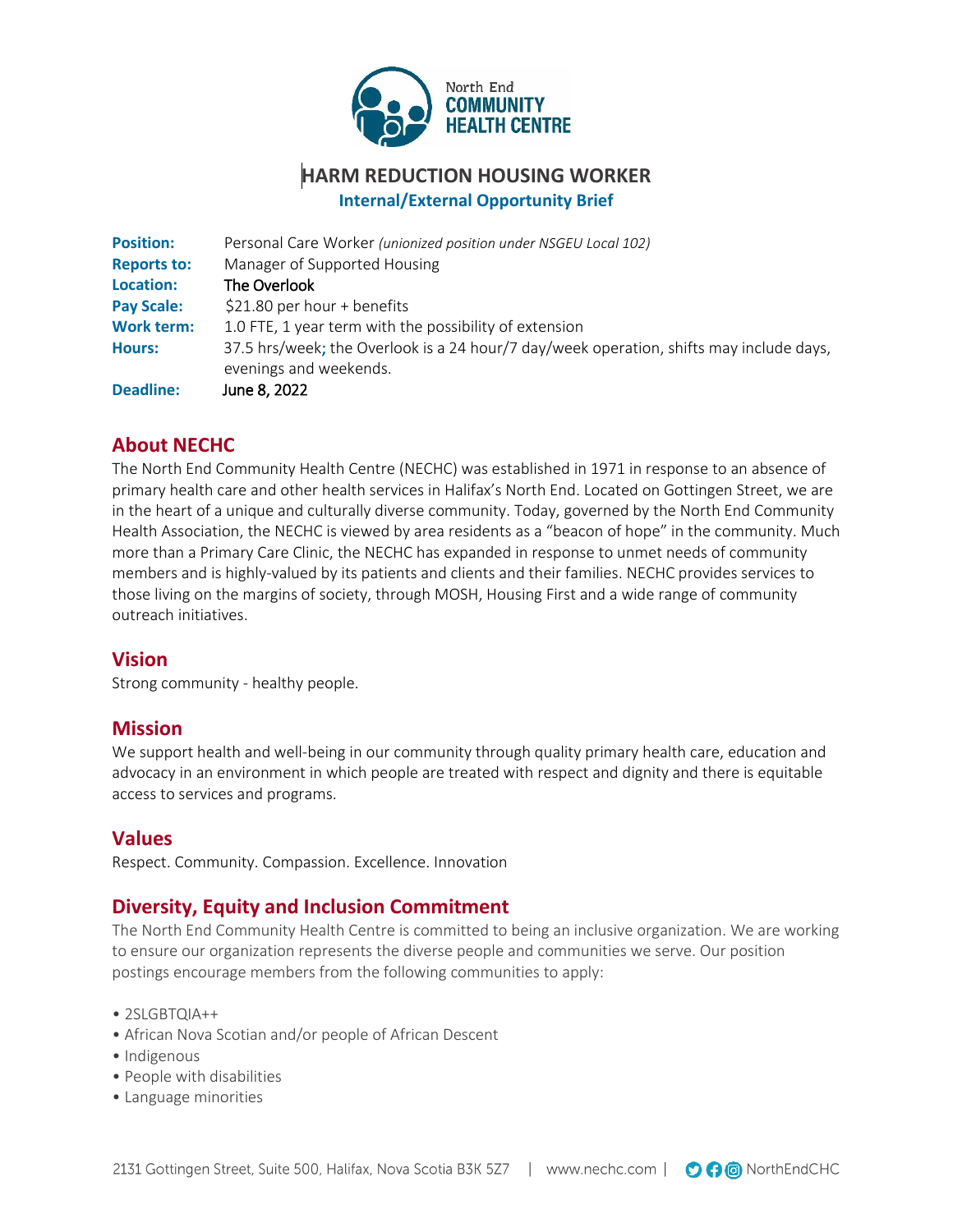- People of Colour and/or racially visible minorities
- Immigrant and refugee
- Connected to the North End of Halifax

In order to self-declare inclusion in equity groups please complete the self-declaration form available on our website at nechc.com/jobs and submit it with your resume and cover letter.

Your declaration of membership in any of these equity groups will remain confidential.

### **Job Purpose**

Personal Care Workers are accountable for delivering services to tenants/participants to support their health and well-being, including:

- Delivering personal care supports and basic life-skills programs to participants based on individualized care plans developed in collaboration with the team and the participant, and under the direction of the Registered Nurse.
- Following prescribed policies and procedures associated with the housing program
- Supporting participants through a person-centred approach based on principles of harm reduction and housing first
- Attending to overdoses and administering naloxone

Personal Care Workers support participants of The Overlook – a place-based harm reduction, peer supported housing program – with activities of daily living, including basic cleaning, meal prep and personal care. Participants of The Overlook experience social and physical harms associated with chronic alcohol use, problematic drug use, chronic health conditions and lengthy homelessness. The team provides 'on-demand' 24/7 harm reduction to tenants, as well as various housing supports around life skills and social inclusion to ensure participants effectively manage their tenancy.

#### **Position Responsibilities**

The following duties reflect the broad scope of responsibilities but are not necessarily all-inclusive. This position will require flexibility, time management, strong communication, and good boundaries to achieve the following responsibilities:

- Providing personal care to identified participants (grooming, bathing, dressing)
- Performs light housekeeping duties (e.g. tidy room, clean closets, hang clothing)
- Supporting the social and cultural inclusion of participants within the Project 52 building community, and the community at-large
- Supporting participants to enhance their independence through development of life skills such as meal preparation, housekeeping, personal care and personal self- management
- Recognizing, analyzing and responding to potential emergency situations, including overdoses
- Supporting participants and the team to ensure 'on-demand' harm reduction plans are supported
- Communicating and collaborating with the multidisciplinary team at Project 52 (that includes physicians, nurse practitioners, nurses, occupational therapists, social workers, and others) to ensure high quality of care and support
- Maintaining regular contact with, and providing back-up for team members and other staff as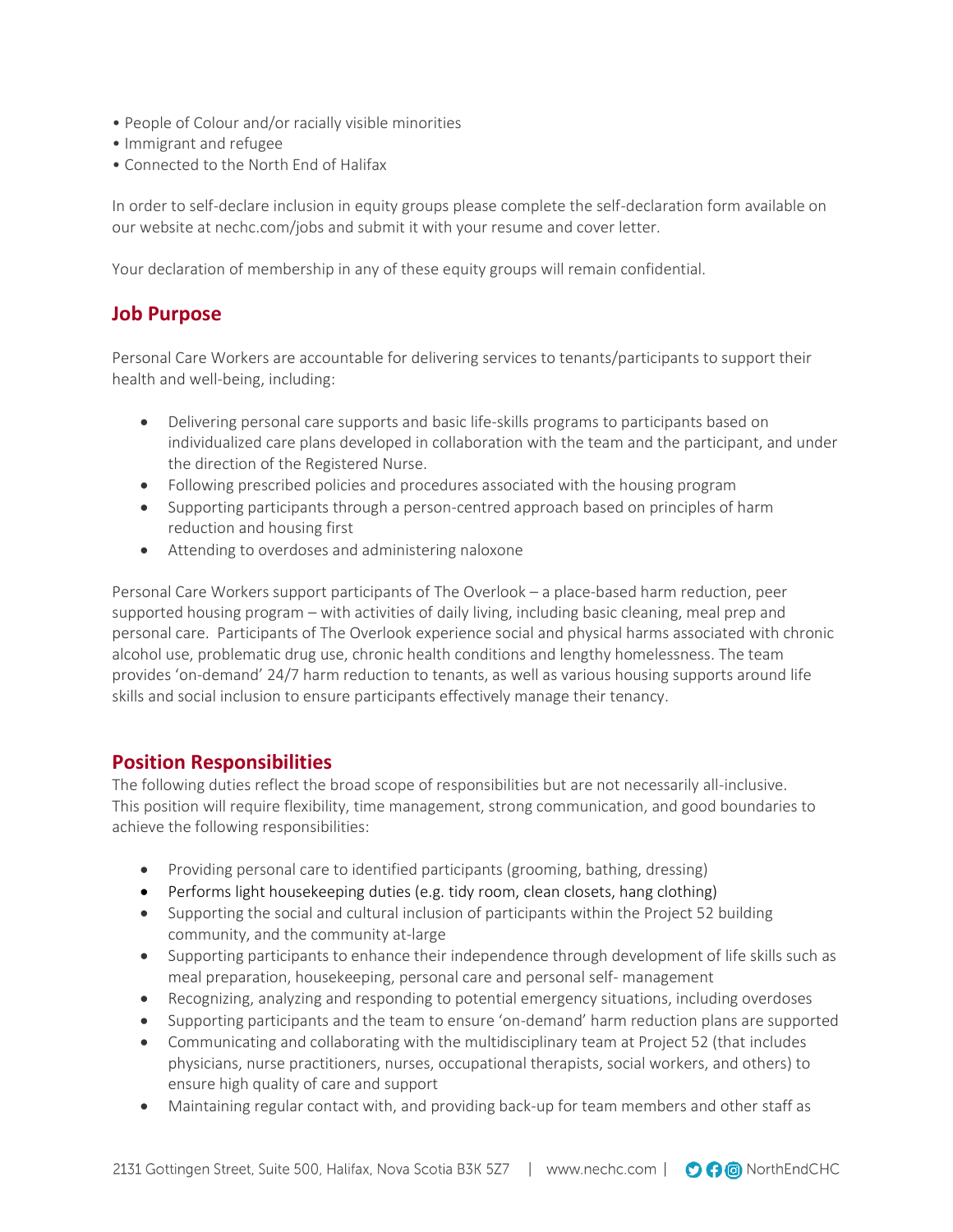required

- Contributing to advocacy efforts within large systems such as income assistance, housing, and health.
- Completing data collection and maintaining reports (such as statistics, logbooks, participant harm reduction plans) as well as Incident Reports for follow-up/debriefing
- Providing direct assistance to participants preparing for pest control (i.e. bed bugs) or maintenance activities
- Assisting with minor repairs and maintenance (such as changing light bulbs) as required
- Maintaining clean and orderly work environment

## **Education and Experience**

- A graduate of an approved PCW/ CCA program with NS provincial certification. Nova Scotia CCA Provincial Exam, or CCA Equivalency; or,
- Students currently enrolled in LPN or RN programs
- PSWs, Health Care Aides or other applicable course
- Students of Continuing Care Assistant Program (CCA) who are about to complete the program can apply.
- Lived experience of homelessness and/or struggles with substances, or
- Demonstrated experience working with populations impacted by substance use and mental health challenges, homelessness and/or barriers to stable housing

### **Special Skills and Knowledge**

- Strong understanding of harm reduction principles, social justice, and the social determinants of health
- Strong understanding of the principles of housing first
- Trauma-informed approach to care and support
- Understanding of the current and historic North End Halifax community
- Strong skills related to: adaptability, time management, problem solving, judgement, communication, interpersonal relations, and boundary management

### **Physical Demands**

- Requires bending and carrying heavy objects (25lbs)
- Lifting, stacking, and organizing heavy objects (25lbs)
- Working in various environmental conditions (weather, varied community settings)
- Constant interaction with vulnerable people, some aggressive or verbally abusive

#### **Judgement and Initiative:**

The PCW will have the skills to enable them to make judgement calls that will impact the health and safety of the participants of The Overlook. It will be important that the PCW can strike a balance between making ethical decisions in the moment, including the ability to relate this decision making to the program policies and procedures, and being collaborative in their practice.